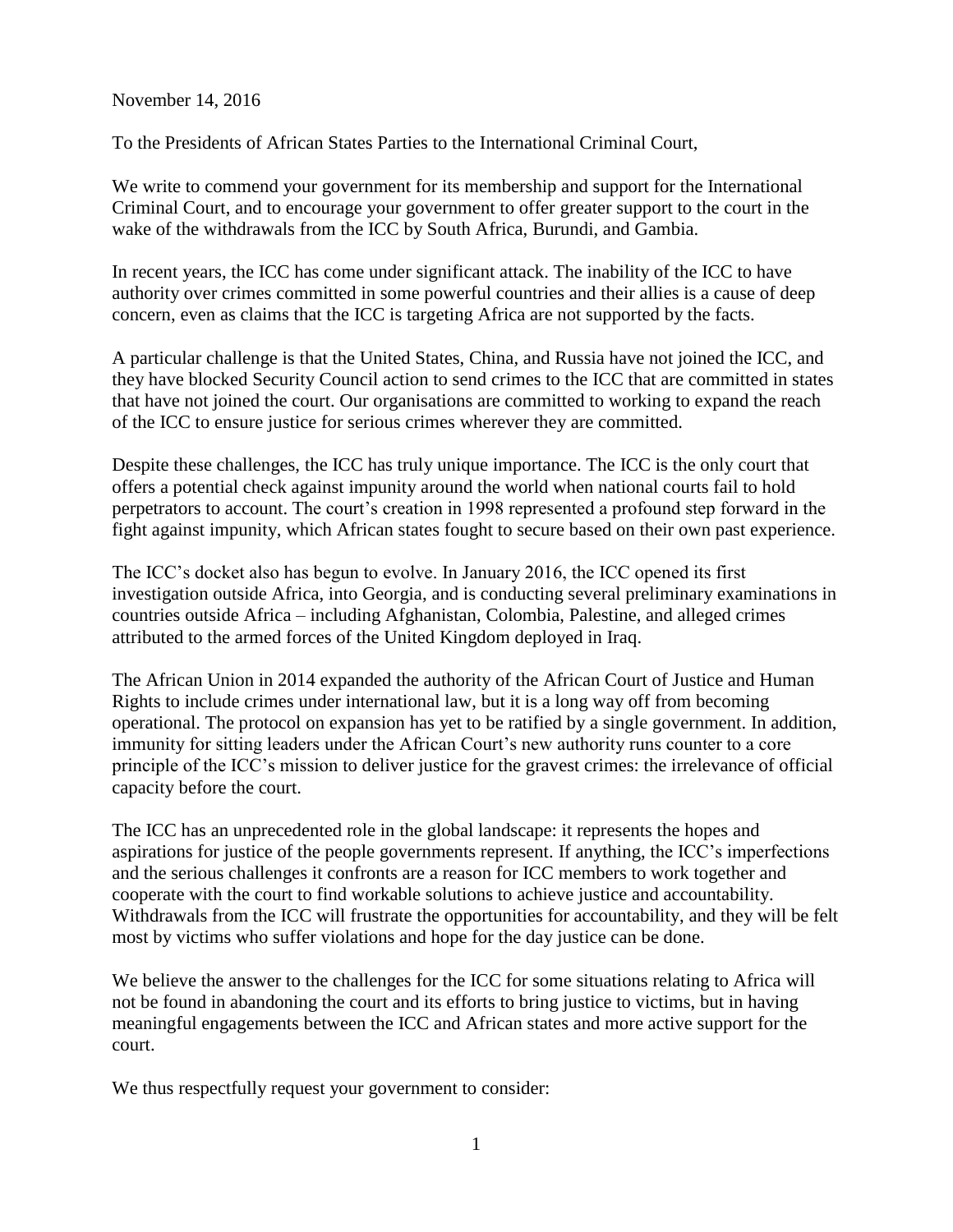- Publicly reaffirming your government's commitment to remain an ICC member if it has yet to do so, encouraging other ICC members to do the same, and working with other governments to identify ways to best ensure the court has maximum backing in Africa during this difficult period. Such efforts will build on valuable comments signaling opposition to ICC withdrawal made over the last two weeks by the governments of Botswana, Malawi, Nigeria, Senegal, Sierra Leone, Tanzania, and Zambia.
- Engaging actively at the upcoming annual Assembly of State Parties to the ICC to provide support and exchange on the challenges the court faces—while respecting the court's judicial independence—including by identifying other opportunities during the year where states can work to address tensions between some member states in Africa and the ICC in a principled manner.
- Striving to minimize unevenness and inconsistent action on justice for crimes under international law by backing a call for Security Council members to pledge to refrain from using their veto in mass atrocity situations and pressing for situations to be referred to the ICC by the UN Security Council that urgently demand justice, such as Syria.
- Calling for the immediate establishment of an ICC Liaison Office at the headquarters of the African Union in Addis Ababa to allow for more regular communication between the ICC and the AU to help to reduce misunderstanding and misinformation, and for consideration to be given to the establishment of any other ICC presences in Africa as helpful toward achieving this objective.
- Pressing for the ICC to have greater resources to expand its capacity to conduct investigations and prosecutions and have impact in the communities that have been most affected by the crimes committed.

Your government's support for the ICC is critical, particularly during this challenging period. Your efforts further would be timely with the ICC's annual meeting of members taking place in The Hague from November 16 to 24.

We stand ready to support you and your governments in advancing the cause of justice. We appreciate your consideration of this letter.

## Sincerely,

The following 200 organizations—which include more than 100 African civil society organizations based in more than 25 countries on the continent, 100 organizations specifically from the Democratic Republic of Congo, and several international organizations:

- 1. Coalition Béninoise pour la Cour Pénale International
- 2. Coalition Béninoise pour la Responsabilité de Protéger
- 3. Forum Afrique Initiatives Droits de l'Homme et Développement (Benin)
- 4. Institute for Advocacy in Africa (Benin)
- 5. Réseau des Journalistes pour la Justice Internationale (Benin)
- 6. DITSHWANELO The Botswana Centre for Human Rights
- 7. Amnesty International Burkina Faso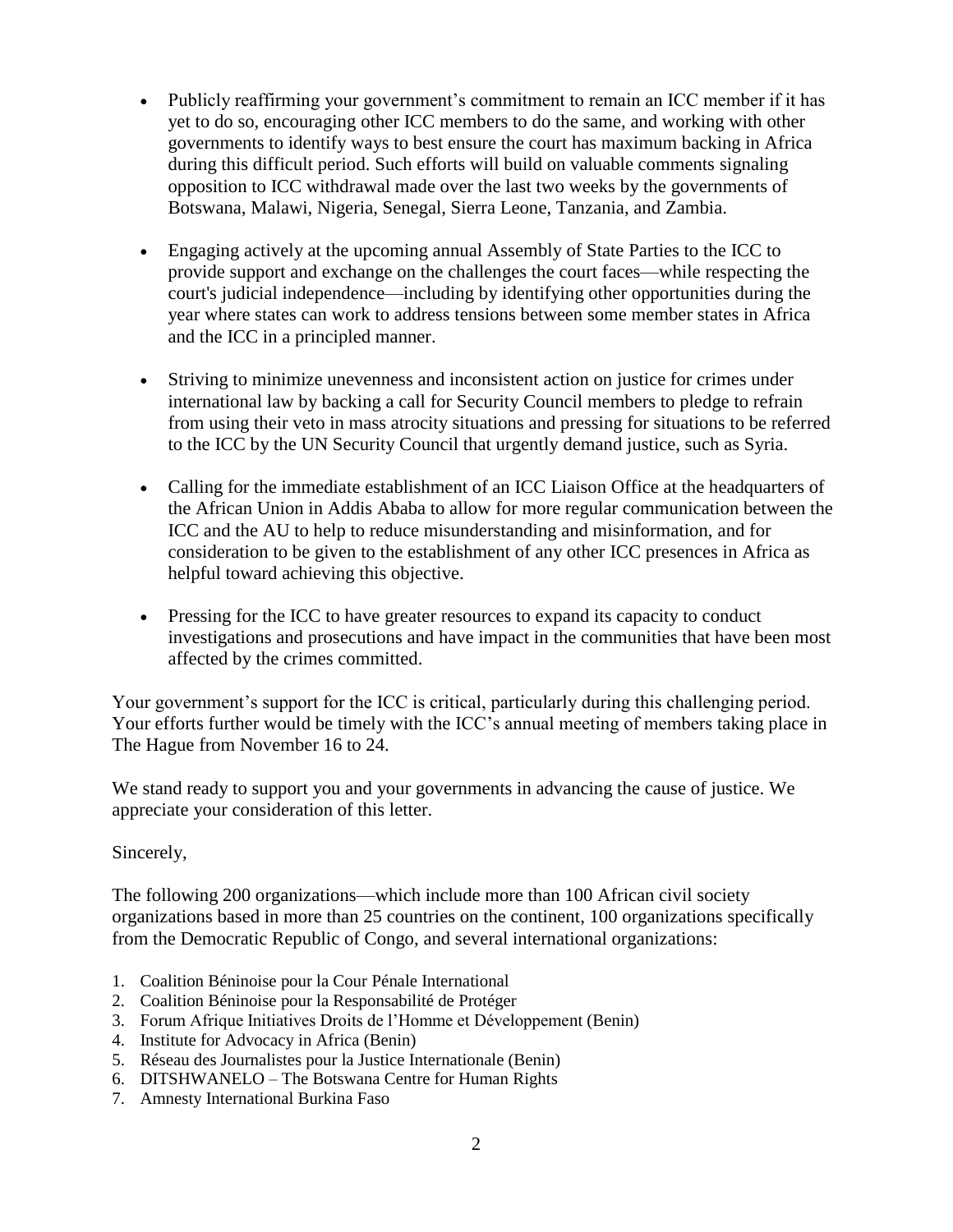- 8. Action des Chrétiens pour l'Abolition de la Torture au Burundi
- 9. Association de Protection des Droits Humains et des Personnes Détenues (Burundi)
- 10. Coalition Burundaise des Défenseurs des Droits Humains
- 11. Coalition Burundaise pour la Cour Pénale International
- 12. Forum pour le Renforcement de la Société Civile au Burundi
- 13. Iteka (Burundi)
- 14. Ligue des droits de la personne dans la région des Grands Lacs (Burundi, Democratic Republic of Congo, Rwanda)
- 15. Réseau des Citoyens Probes (Burundi)
- 16. Coalition Centrafricain pour la Cour Pénale International
- 17. L'Observatoire Centrafricain des Droits de l'Homme (Central African Republic)
- 18. Chadian Coalition for the International Criminal Court
- 19. Amnesty International Côte D'Ivoire
- 20. Centre Féminin pour la Démocratie et les Droits Humains en Côte D'Ivoire (Côte D'Ivoire)
- 21. Coalition Ivoirienne des Défenseurs des Droits Humains
- 22. Coalition Ivoirienne pour la Cour Pénale Internationale
- 23. Fondation Djigui (Côte D'Ivoire)
- 24. Groupe de Travail sur les Organes et Traites des Nations Unie (Côte d'Ivoire)
- 25. L'Organisation des Femmes Actives de Côte D'Ivoire
- 26. Ligue Ivoirienne des Droits de l'Homme (Côte D'Ivoire)
- 27. LONG Action Humaniste de la Côte d'Ivoire
- 28. Mouvement des Peuples pour l'Éducation aux Droits Humains (Côte d'Ivoire)
- 29. Observatoire Ivoirien des Droits de l'Homme
- 30. Playdoo (Côte D'Ivoire)
- 31. Réseau Equitas Côte d'Ivoire (Côte d'Ivoire)
- 32. SOS EXCLUSION (Côte d'Ivoire)
- 33. Action des Chrétiens Activistes des Droits de l'Homme à Shabunda (Democratic Republic of the Congo)
- 34. Action des jeunes unis pour la paix, le progrès et le développement (DRC)
- 35. Action Globale pour la promotion sociale et la paix (DRC)
- 36. Action pour la Paix et la Défense des droits Humains (DRC)
- 37. Action pour la Paix et la Protection de l'Enfant (DRC)
- 38. Action pour la Promotion de la Participation Citoyenne (DRC)
- 39. Action pour la Protection et le Développement de l'Enfant (DRC)
- 40. Action pour la Sauvegarde et la Promotion de l'Environnement (DRC)
- 41. Action Régionale pour la Paix (DRC)
- 42. Agir pour la Justice et la Paix (DRC)
- 43. Alerte Congolaise pour l'Environnement et les droits l'homme
- 44. Amis Volontaires (DRC)
- 45. Association Africaine des Droits de l'Homme (DRC)
- 46. Association Congolaise pour l'Accès à la Justice (DRC)
- 47. Association de défense des Droits de la Femme (DRC)
- 48. Association des Jeunes Artisans de la Paix (DRC)
- 49. Association des Jeunes Pour la Promotion Culturelle (DRC)
- 50. Association des Jeunes Volontaires pour le Développement du Congo
- 51. Association des Médiateurs Sociaux et Électoraux (DRC)
- 52. Association des Sœurs de Notre Dame de la Visitation (DRC)
- 53. Association pour la Protection de l'Enfant Congolais
- 54. Blessed Aid (DRC)
- 55. Carrefour pour la Justice, le Développement et les Droits Humain (DRC)
- 56. Centre d'Observation des Droits de l'Homme et d'Assistance Sociale (DRC)
- 57. Centre d'Accueil pour le Développement Intégré (DRC)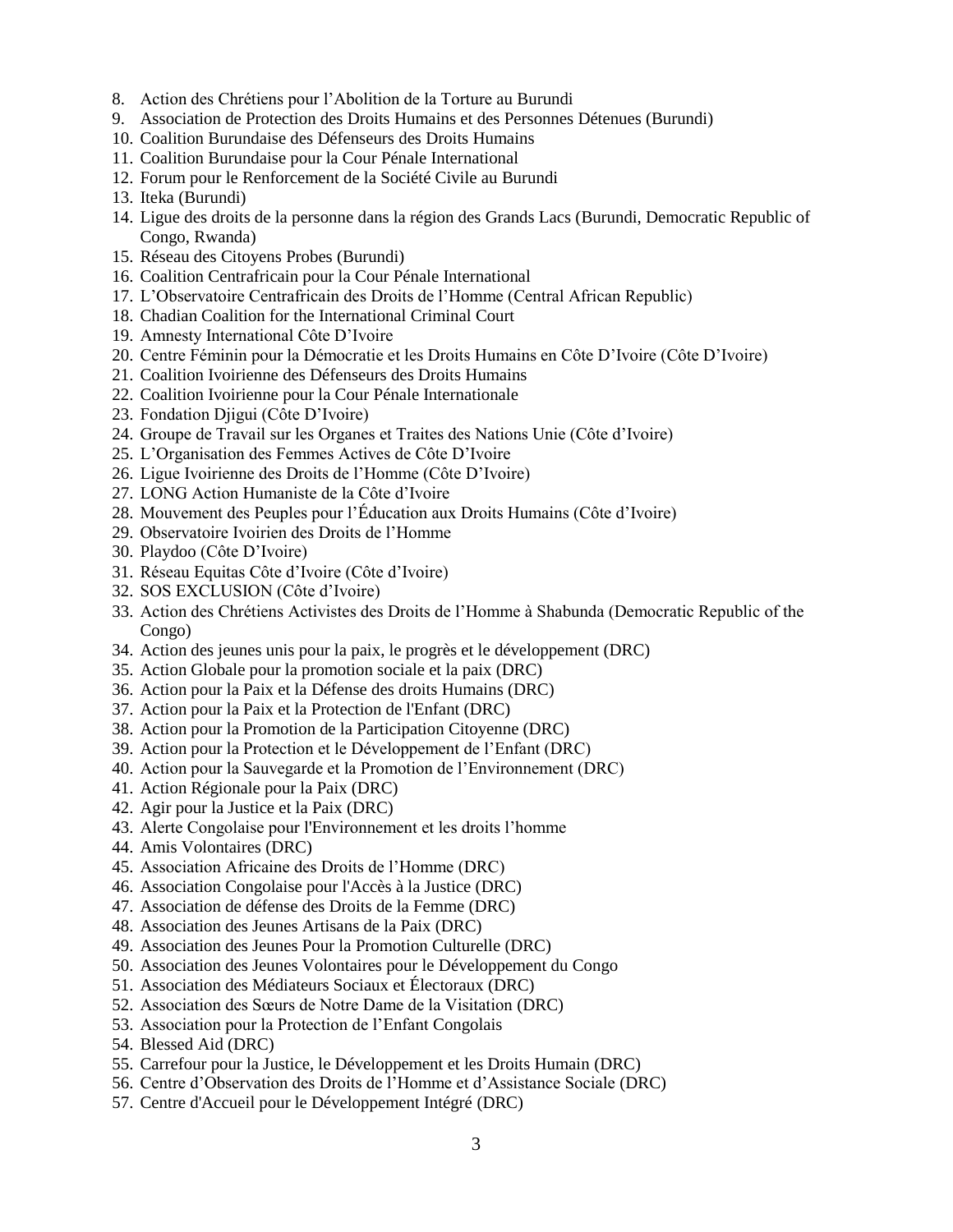- 58. Centre de Promotion Socio Sanitaire (DRC)
- 59. Centre des Jeunes BOMOTO (DRC)
- 60. Centre International de Formation des Droits Humains (DRC)
- 61. Centre pour la Paix, Développement et les Droits de l'Homme (DRC)
- 62. Cercle International pour la Défense des Droits de l'Homme la Paix et l'Environnement (DRC)
- 63. Cercle National de Réflexion sur la Jeunesse (DRC)
- 64. Club des Amis du Droit du Congo
- 65. Coalition des Volontaires pour la Paix et le Développement (DRC)
- 66. Comité de Lutte Anti-Tracasserie (DRC)
- 67. Comité des Jeunes pour la Sensibilisation Civique et Électorale (DRC)
- 68. Commission pour le Développement de l'Humanité dans le Grand Lacs (DRC)
- 69. Communauté des Amis de la Nature et de la Nature (DRC)
- 70. Communicateurs Pour la Promotion, Protection et Défense des Droits de l'Homme (DRC)
- 71. Convention Pour le Respect des Droits de l'Homme (DRC)
- 72. Coopérative minière pour un Développement Durable (DRC)
- 73. Détectives-Experts pour les Droits au Quotidien (DRC)
- 74. Ecologie et Développement au Congo
- 75. Ensemble Luttons Contre le Sida (DRC)
- 76. Femmes en Action pour le Développement Intégré (DRC)
- 77. Femmes Actives pour le Développement (DRC)
- 78. Femmes Engagées pour la Promotion de la Santé Intégrale (DRC)
- 79. Femmes et Enfants en Détresses (DRC)
- 80. Fondation Point de vue de Jeunes Africains pour le Développement (DRC)
- 81. Fondation Pour la paix (DRC)
- 82. Forum des Organisations Nationales Humanitaires et de Développement (DRC)
- 83. Foyer de Développement pour l'Autopromotion des Pygmées et Indigènes Défavorisés (DRC)
- 84. Global Synergie pour la Paix et le Développement (DRC)
- 85. Group LOTUS (DRC)
- 86. Initiative Chrétienne pour le Développement Durable au Congo (DRC)
- 87. Initiative Congolaise pour la Justice et la Paix (DRC)
- 88. Jeunesse Espoir de Tous pour la Région des Grands Lacs (DRC)
- 89. Jeunesse unie pour les initiatives de développement (DRC)
- 90. Justicia (DRC)
- 91. La Dignité Humaine (DRC)
- 92. Ligue Chrétienne Pour la Paix et la Démocratie (DRC)
- 93. Ligue des Electeurs (DRC)
- 94. Ligue des femmes Défenseurs Des Droits Humains (DRC)
- 95. Ligue des Jeunes Solidaire pour la Protection de l'Environnement et Lutte contre la Faim (DRC)
- 96. Ligue pour la Paix, les Droits de l'Homme et la Justice (DRC)
- 97. Mama Tupendane (DRC)
- 98. Mama Tushirikiane (DRC)
- 99. Misère Sors (DRC)
- 100. MTM Maniema (DRC)
- 101. No violence Education Programme (DRC)
- 102. Nouvelle Dynamique de la Jeunesse Féminine (DRC)
- 103. Observatoire de la Société Civile pour le Minerais de Paix (DRC)
- 104. Oeil des Victimes des Violations des Droits de l'Homme (DRC)
- 105. ONGDH Bunkete (DRC)
- 106. ONGDH NSADISA (DRC)
- 107. Organisation Peace and Human Dignity for Development (DRC)
- 108. Parlement des Jeunes (DRC)
- 109. Pax Christ Butembo (DRC)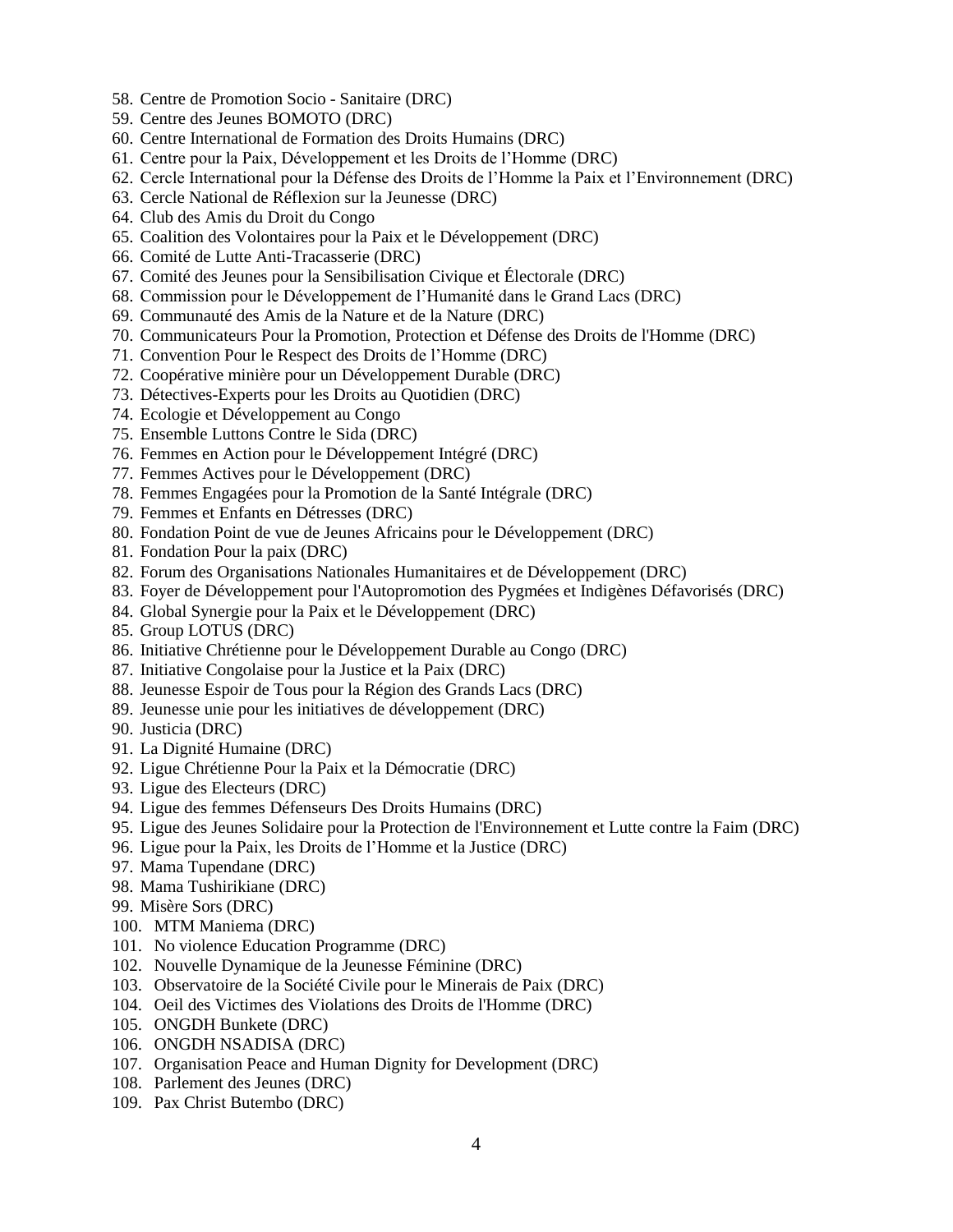- 110. Pax Dei (DRC)
- 111. Promotion de la Santé des Droits de la Femme et Enfants (DRC)
- 112. Regroupement des Femmes pour le Développement (DRC)
- 113. REPAJUMA Watu (DRC)
- 114. Réseau d'Actions Citoyennes pour la Démocratie (DRC)
- 115. Réseau d'Organisations des Droits Humains d'Education Civique et de Paix (DRC)
- 116. Réseau de Solidarité Indépendante de Défense des Droits Humains (DRC)
- 117. Réseau des Journalistes Amis des Enfants (DRC)
- 118. Réveil des femmes pour le Développement Intégré (DRC)
- 119. Sansa Bana (DRC)
- 120. Save communities in Conflicts (DRC)
- 121. Solidarité des Organisations de Défense des Droits de l'Homme du Kasai (DRC)
- 122. Synergie de la Société Civile pour les Élections (DRC)
- 123. Synergie des ONGs Congolaises pour la lutte contre les Violences Sexuelles (DRC)
- 124. Synergies des ONGs Congolaises pour les Droits des Victimes (DRC)
- 125. Synergie Ukingo Wetu (DRC)
- 126. Union d'Actions pour les Initiatives de Développement (DRC)
- 127. Union des Comités pour le Développement (DRC)
- 128. Union des Jeunes pour le Changement et les Droits des Marginalisés (DRC)
- 129. Union pour la Protection, la Défense des Droits Humains et l'Environnement (DRC)
- 130. Vision Humanitaire pour le Développement (DRC)
- 131. Vision Justice pour Tous (DRC)
- 132. Vision Sociale (DRC)
- 133. Voix des Opprimés pour les Droits de l'Homme (DRC)
- 134. Volontaires en Action pour le Droit et le Développement (DRC)
- 135. Human Rights Concern (Eritrea)
- 136. Association for Human Rights in Ethiopia
- 137. Africa Center for International Law and Accountability (Ghana)
- 138. Africa Legal Aid (Ghana)
- 139. Amnesty International Ghana
- 140. Ghana Center for Democratic Development
- 141. Association des victimes du camp Boiro (Guinea)
- 142. Association des victimes, parents, et amis du 28 septembre, 2009 (Guinea)
- 143. Les Mêmes droits pour tous (Guinea)
- 144. Organisation Guinéenne de Défense des Droits de l'Homme et du Citoyen (Guinea)
- 145. Africa Centre for Open Governance (Kenya)
- 146. Amnesty International Kenya
- 147. International Center for Policy and Conflict (Kenya)
- 148. International Commission of Jurists-Kenya (Kenya)
- 149. Kenya Human Rights Commission
- 150. Kenyans for Peace with Truth and Justice
- 151. Regional Watch for Human Rights (Liberia)
- 152. Rights and Rice Foundation (Liberia)
- 153. Centre for Human Rights and Rehabilitation (Malawi)
- 154. Centre for the Development of People (Malawi)
- 155. Church and Society Programme, CCAP Synod of Livingstonia (Malawi)
- 156. MANGO Key Populations NGO Network (Malawi)
- 157. Maphunziro Foundation (Malawi)
- 158. Association Malienne des Droits de l'Homme (Mali)
- 159. Coalition Malienne pour la Cour Pénale International (Mali)
- 160. Forum for the Future (Namibia)
- 161. NamRights (Namibia)